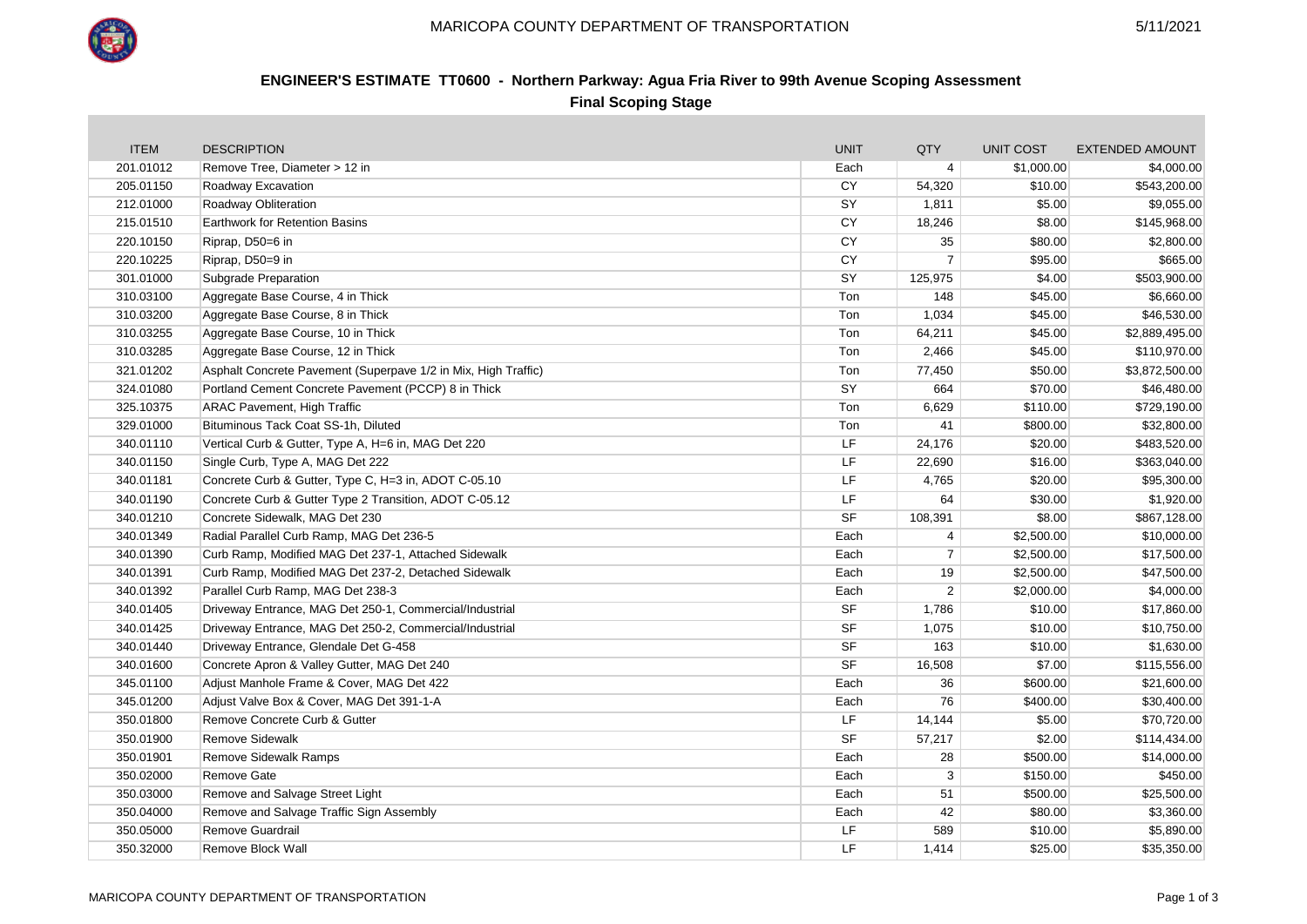

| 350.33000 | <b>Remove Post</b>                                           | Each      | 5              | \$75.00        | \$375.00       |
|-----------|--------------------------------------------------------------|-----------|----------------|----------------|----------------|
| 350.34000 | Remove Storm Drain Manhole                                   | Each      | -1             | \$800.00       | \$800.00       |
| 351.01660 | Relocate Water Meter                                         | Each      | 3              | \$2,000.00     | \$6,000.00     |
| 351.40010 | Relocate Traffic Sign, Det 2060                              | Each      | 11             | \$200.00       | \$2,200.00     |
| 420.00180 | 6 ft High Chain Link Fence, MAG Det 160                      | LF        | 67             | \$20.00        | \$1,340.00     |
| 420.00181 | 6 ft High Fence, Peoria Det XXX                              | LF        | 582            | \$50.00        | \$29,100.00    |
| 420.00182 | Fence Gate, Peoria Det XXX                                   | Each      | $\overline{2}$ | \$1,200.00     | \$2,400.00     |
| 430.01000 | Landscape and Planting                                       | Lump Sum  | $\overline{1}$ | \$2,195,000.00 | \$2,195,000.00 |
| 461.01100 | 4 in White Traffic Paint Stripe                              | LF        | 42,118         | \$0.25         | \$10,529.50    |
| 461.01200 | 4 in Yellow Traffic Paint Stripe                             | LF.       | 13,582         | \$0.25         | \$3,395.50     |
| 461.01511 | Paint Symbol Left Turn Arrow                                 | Each      | 20             | \$75.00        | \$1,500.00     |
| 461.01512 | Paint Symbol Right Turn Arrow                                | Each      | 27             | \$75.00        | \$2,025.00     |
| 461.01519 | Paint Symbol Bike Lane Marking Without Arrow                 | Each      | 3              | \$350.00       | \$1,050.00     |
| 461.01520 | Paint Symbol Bike Lane Marking Set                           | Each      | 5              | \$500.00       | \$2,500.00     |
| 461.01521 | Paint Symbol Merge Arrow                                     | Each      | 6              | \$75.00        | \$450.00       |
| 461.01523 | Paint Green Bike Lane                                        | <b>SF</b> | 577            | \$10.00        | \$5,770.00     |
| 463.01100 | Reflectorized Raised Pavement Marker (Type D, Yellow, 2-Way) | Each      | 249            | \$3.50         | \$871.50       |
| 463.01200 | Reflectorized Raised Pavement Marker (Type G, Clear, 1-Way)  | Each      | 1,667          | \$3.50         | \$5,834.50     |
| 464.02000 | Perforated Sign Post                                         | LF        | 831            | \$10.00        | \$8,310.00     |
| 464.02001 | Perforated Sign Post Foundation, Det 2058                    | Each      | 26             | \$125.00       | \$3,250.00     |
| 465.01002 | Flat Sheet Aluminum Sign Panel, High Intensity Grade         | <b>SF</b> | 430            | \$25.00        | \$10,750.00    |
| 465.01003 | Flat Sheet Aluminum Sign Panel, Diamond Grade                | <b>SF</b> | 108            | \$25.00        | \$2,700.00     |
| 470.90000 | <b>Traffic Signal</b>                                        | Each      | 4              | \$300,000.00   | \$1,200,000.00 |
| 477.70000 | Roadway Lighting                                             | Lump Sum  | $\overline{1}$ | \$550,000.00   | \$550,000.00   |
| 481.00000 | <b>ITS Components</b>                                        | Lump Sum  | $\overline{1}$ | \$1,435,000.00 | \$1,435,000.00 |
| 505.07000 | Bridge - New River Bridge                                    | Lump Sum  | $\overline{1}$ | \$3,589,285.00 | \$3,589,285.00 |
| 505.10150 | Catch Basin, MAG Det 535, Type F                             | Each      | $\overline{1}$ | \$5,500.00     | \$5,500.00     |
| 505.12321 | Catch Basin, ADOT C-15.91, Type C Curb                       | Each      | 22             | \$4,500.00     | \$99,000.00    |
| 505.13612 | Catch Basin PHX Std P-1569-1, Type M                         | Each      | 8              | \$5,000.00     | \$40,000.00    |
| 505.13614 | Catch Basin PHX Std P-1569-1, Type M-1, L=3 ft               | Each      | 5              | \$5,000.00     | \$25,000.00    |
| 505.13615 | Catch Basin PHX Std P-1569-1, Type M-1, L=6 ft               | Each      | 23             | \$6,000.00     | \$138,000.00   |
| 505.13616 | Catch Basin PHX Std P-1569-1, Type M-1, L=10 ft              | Each      | 28             | \$7,000.00     | \$196,000.00   |
| 505.13617 | Catch Basin PHX Std P-1569-1, Type M-1, L=17 ft              | Each      | $\overline{2}$ | \$8,000.00     | \$16,000.00    |
| 505.13626 | Catch Basin PHX Std P-1569-1, Type M-2, L=10 ft              | Each      | 2              | \$15,000.00    | \$30,000.00    |
| 505.19000 | 8 ft Tall Decorative CMU Soundwall - ADOT SD-8.02            | <b>SF</b> | 27,000         | \$45.00        | \$1,215,000.00 |
| 505.19001 | <b>CMU Soundwall Construction Mitigation Measures</b>        | Lump Sum  | $\overline{1}$ | \$350,000.00   | \$350,000.00   |
| 515.20006 | Bollard, Type I, 6 in Diameter, MAG Det 140                  | Each      | $\mathbf{1}$   | \$300.00       | \$300.00       |
| 523.10166 | Headwall, MAG Det 501, Straight Type, 66 in Pipe             | Each      | $\mathbf{1}$   | \$6,400.00     | \$6,400.00     |
| 523.13118 | Headwall, MAG Det 501, U Type, 18 in Pipe                    | Each      | $\mathbf{1}$   | \$3,200.00     | \$3,200.00     |
| 523.13124 | Headwall, MAG Det 501, U Type, 24 in Pipe                    | Each      | 3              | \$3,700.00     | \$11,100.00    |
| 523.13136 | Headwall, MAG Det 501, U Type, 36 in Pipe                    | Each      | 3              | \$4,400.00     | \$13,200.00    |
| 523.13148 | Headwall, MAG Det 501, U Type, 48 in Pipe                    | Each      | $\mathbf{1}$   | \$5,200.00     | \$5,200.00     |
| 523.13272 | Headwall, Outlet (1:4), MAG Det 501-3, 72 in Pipe            | Each      | $\mathbf{1}$   | \$7,000.00     | \$7,000.00     |